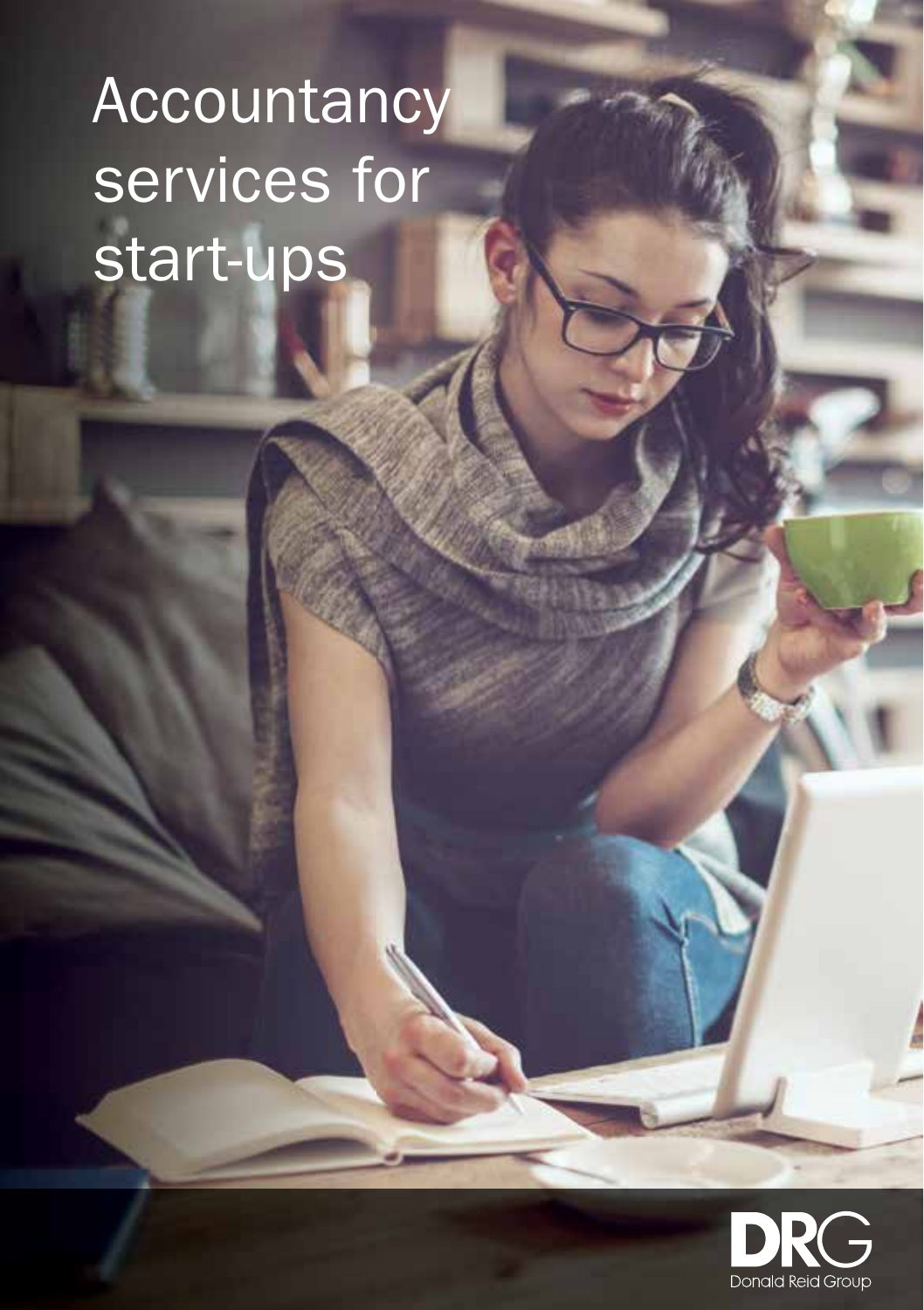THERE ARE 5.4 MILLION MICRO- BUSINESSES IN THE UK, ACCOUNTING FOR

 $96\%$ 

RAPID SCALE UP BUSINESSES GROWING BY

20% PER ANNUM IN EMPLOYEES & TURNOVER

SCALE UP BUSINESSES ARE MORE PRODUCTIVE THAN OTHER FIRMS AND

SMES ACCOUNT FOR

52%

OF UK TURNOVER OF PRIVATE **BUSINESSES** 

2X AS LIKELY TO BE INNOVATIVE AND EXPORTERS THAN LARGER FIRMS

Sources: Scale Up Institute; 2018 Scale up Survey House of Commons Library - Briefing Paper. Business Statistics Number 06152, 12 December 201



At DRG we specialise in working with fast scale up businesses across a wide variety of sectors. We enjoy working closely with our clients as they grow their initial idea into an established thriving business.

Our vast experience means we understand the many and varied challenges that entrepreneurs face. From advice on financial software or assistance with fund raising and working capital management to monthly and annual accounting and tax services, we are always on-hand to support our clients whether it's a financial, commercial or practical business question.

The transition from a start-up to a successful business requires a broad skill set and the support of trusted advisors. If you are thinking about setting up a new business please do get in touch. We would be very interested to hear about your idea and discuss how we can help and work together.

Daniel Reid

Partner DRG Chartered Accountants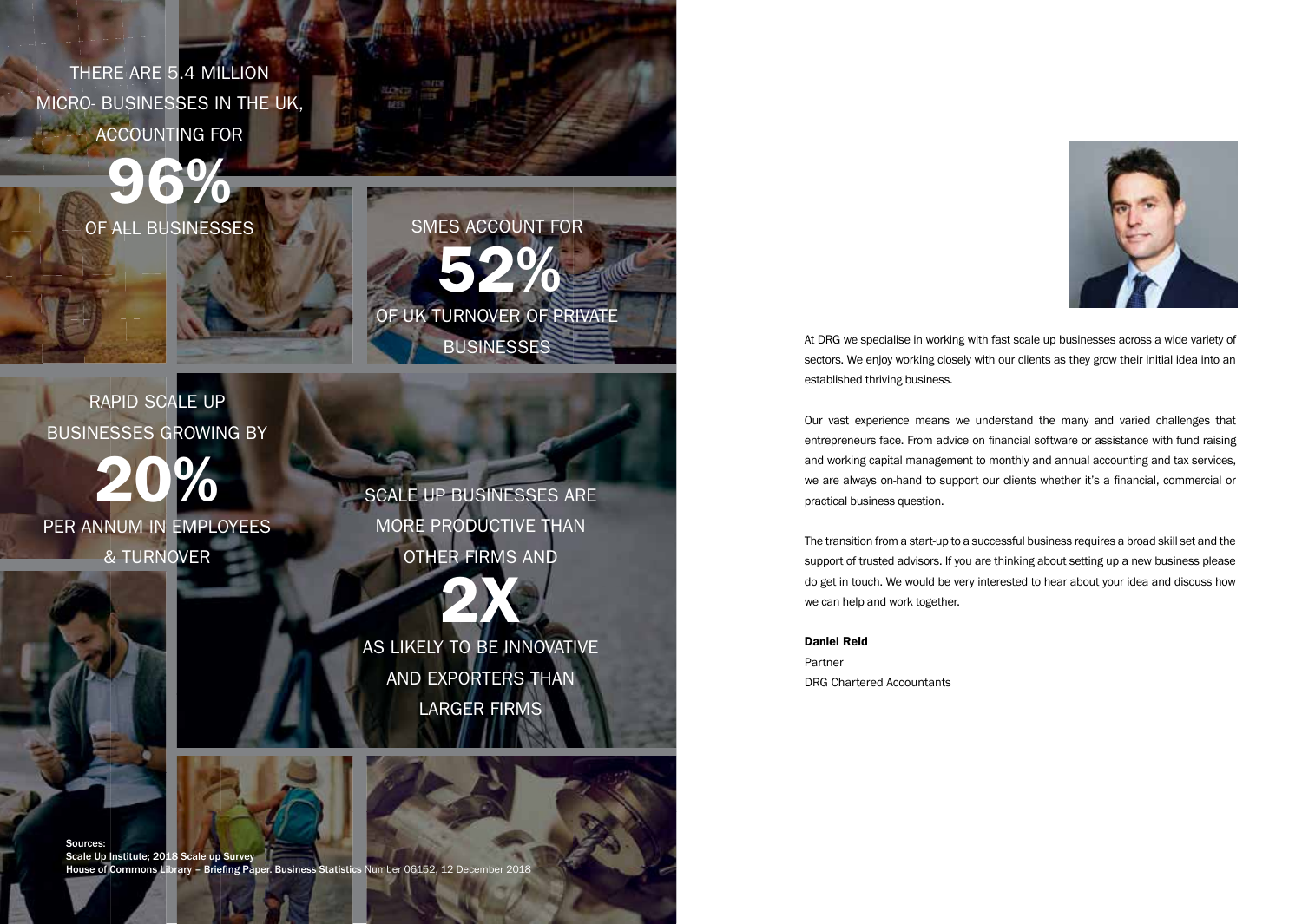## Supporting you every step of the way

Help at every stage of your business growth

DECIDING ON A SUITABLE BUSINESS STRUCTURE SETTING UP EFFICIENT ACCOUNTANCY SYSTEMS RAISING FINANCE

#### ACCELERATING GROWTH FURTHER EQUITY RAISES

EFFICIENT TAX PLANNING CASH FLOW MANAGEMENT STARTING OUT **ADDITIONAL MANAGEMENT REPORTING** 

### PLANNING YOUR EXIT EXIT READINESS SELL SIDE ADVISORY TAX CONSIDERATIONS

Get in touch with DRG Chartered Accountants for a complimentary meeting to discuss your business.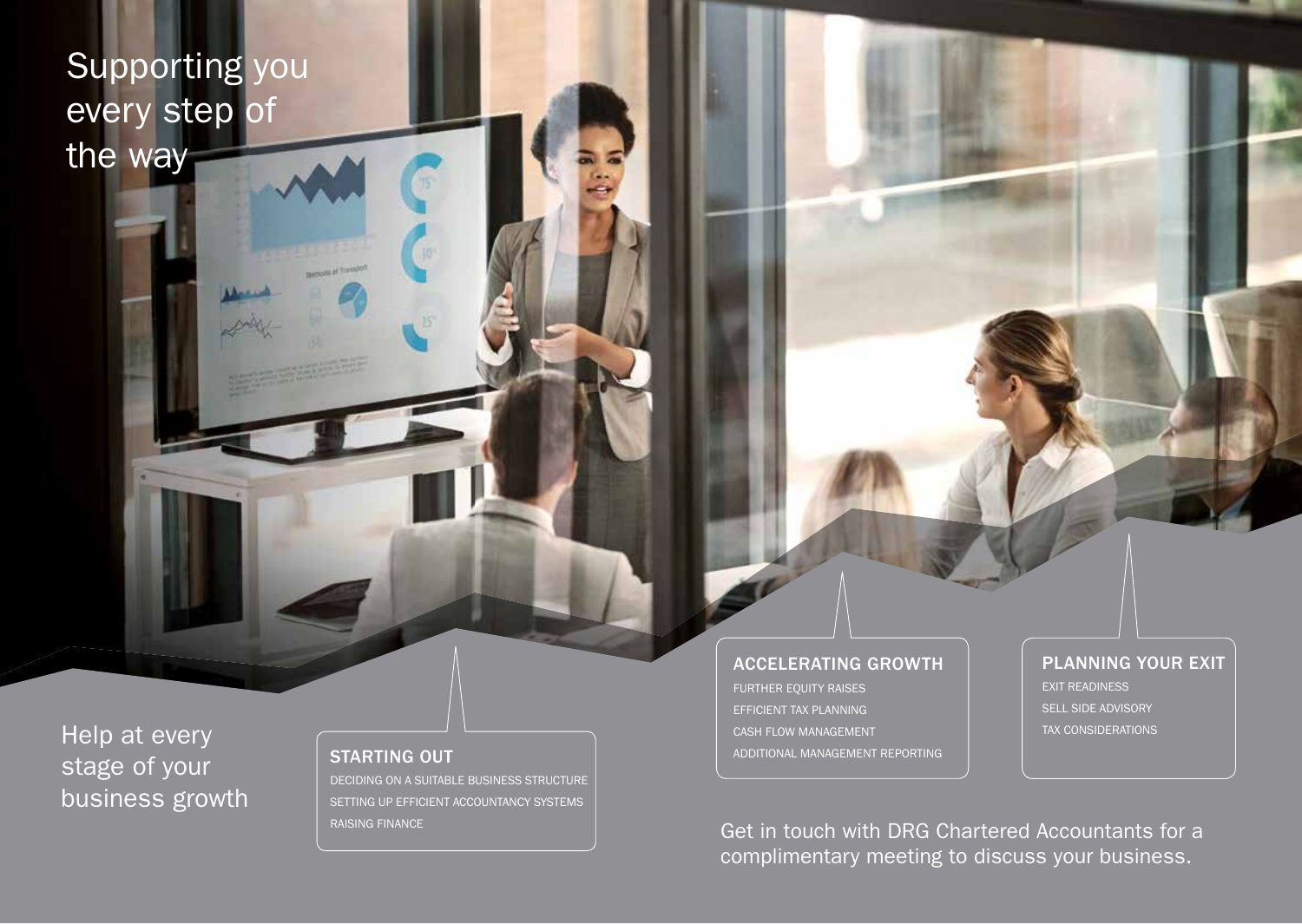### How DRG can help

- ✔ General support and advice for start ups
- ✔ Business set up, structure and processes
- ✔ Accounting software selection and set up
- $\checkmark$  Accounting and tax managing the day-to-day finance needs and year-end compliance
- $\checkmark$  Support with funding rounds including assistance with SEIS and EIS raises and pitch documents
- $\checkmark$  Evaluating financing options
- $\checkmark$  Forecasting and cashflow management
- ✔ Working capital management including stock management and invoice financing
- $\checkmark$  Business plans, pitch documents and projections
- ✔ Enterprise Management Incentive schemes (EMI)
- ✔ R&D tax credits
- $\nu$  Profit extraction
- ✔ Exit strategies and succession planning

What our clients say

*"We've been working with Donald Reid for about 9 months and I must say there are nothing but positive things to say about them! Being a clueless first-time business owner, they've been consistently patient with explaining (basic) things, understanding when it comes to a Start-up's needs and unbelievably quick to respond. Genuinely - unbelievable! I was recommended to work with Donald Reid by a friend and I must say, I'd recommend them to anybody that wants peace of mind their accounts are in good order"*

Paul Bennett – Perch Peek

*"We are lucky to have an accountant who is such a foodie, we usually spend more time talking about our latest event and the food we served than the numbers but that is the way we like it. With more than fi fteen years of accountancy and bookkeeping experience Brandon has streamlined the process with the latest tech, and he makes an awesome vegan brownie!"* Mark Jankel, The Food Initiative

*"We have worked with Oli and DRG from the day the company was incorporated. The quality of advice and range of services the team*  has provided have been first class, and always evolved to best suit *our needs as we have rapidly grown. I have recommended Oli and DRG numerous times and will continue to do so. We could not be happier with them."*

Prask Sutton, Wi-5 Technology

If you would like to find out more about our range of accountancy services for business start-ups, please do get in touch by calling 01628 760000